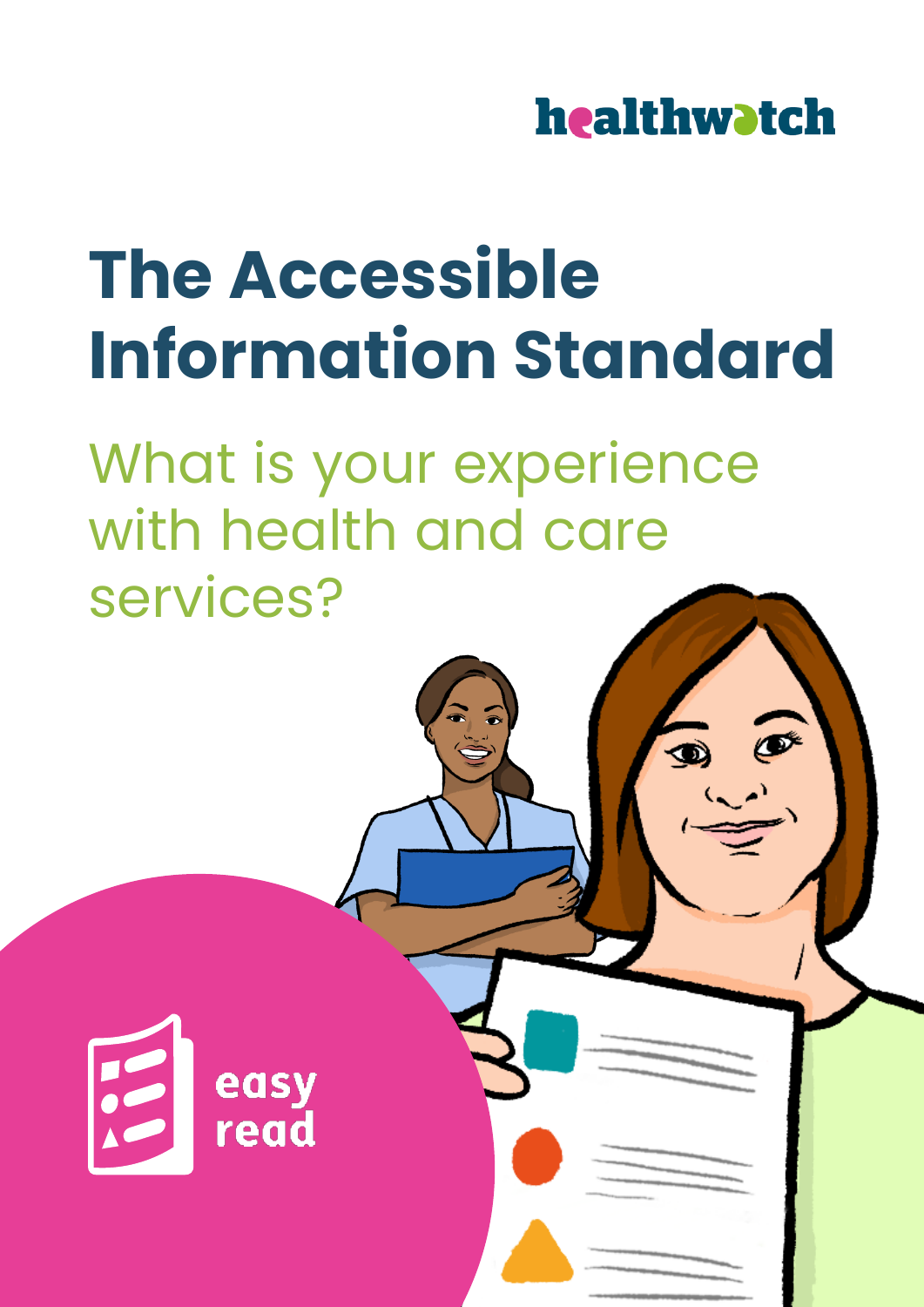#### **Contents**

Page

| <b>Introduction</b>     |    |
|-------------------------|----|
| <b>Survey questions</b> | h  |
| About you               | 16 |
| For more information    | 25 |



In this Easy Read document, difficult words are in bold. We explain what these words mean in the sentence after they have been used.



Some words are *pink and underlined.* These are links which will go to another website which has more information.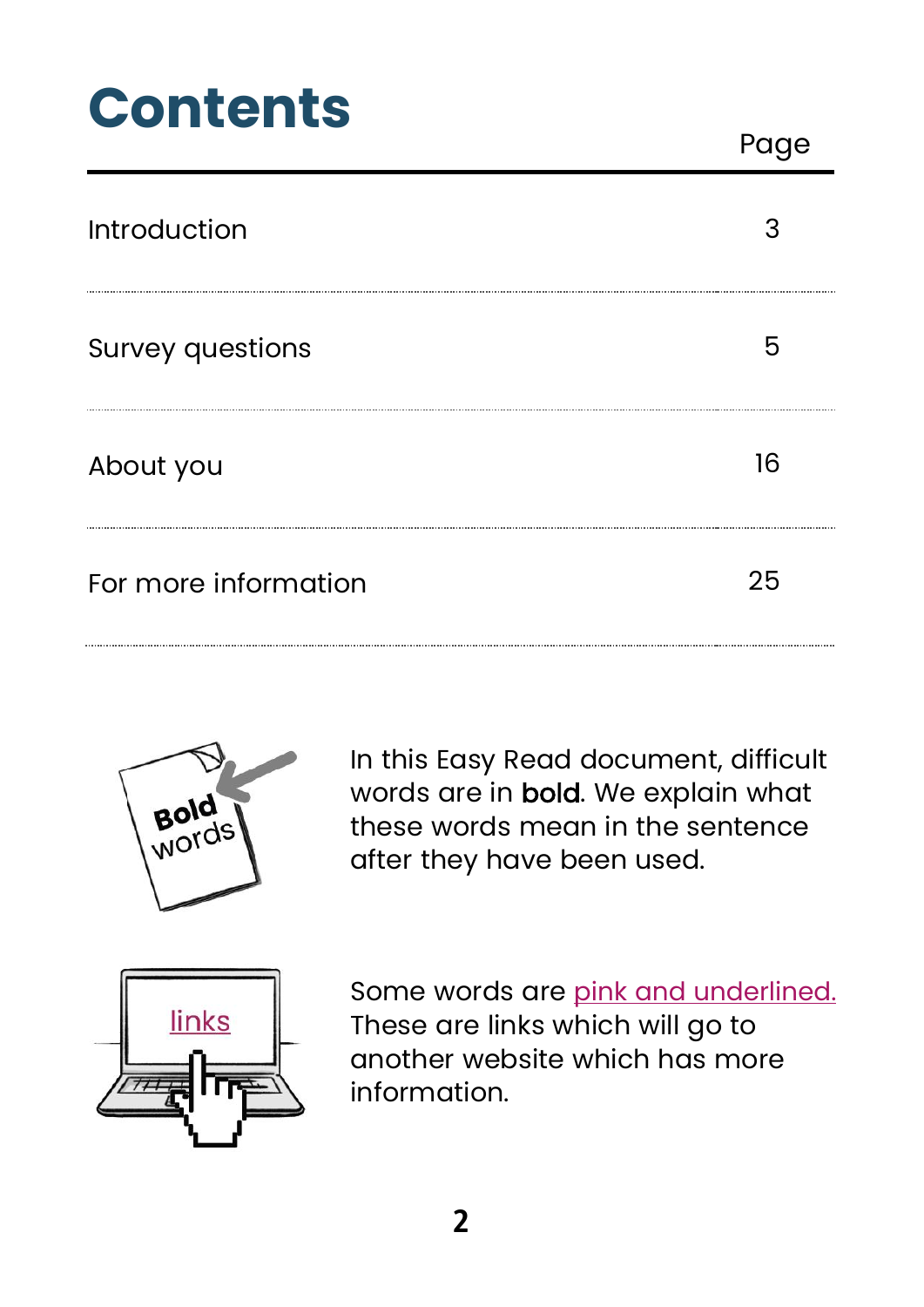#### <span id="page-2-0"></span>**Introduction**



We are Healthwatch. We work to make sure health and care services are the best they can be for the people who use them.



We want to hear about your experience with health and care services when they:

• communicate with you, and



• give you information.



Please tell us about your experience by answering the questions in this survey.

Your answers will help us to talk to health and care services about how they can improve.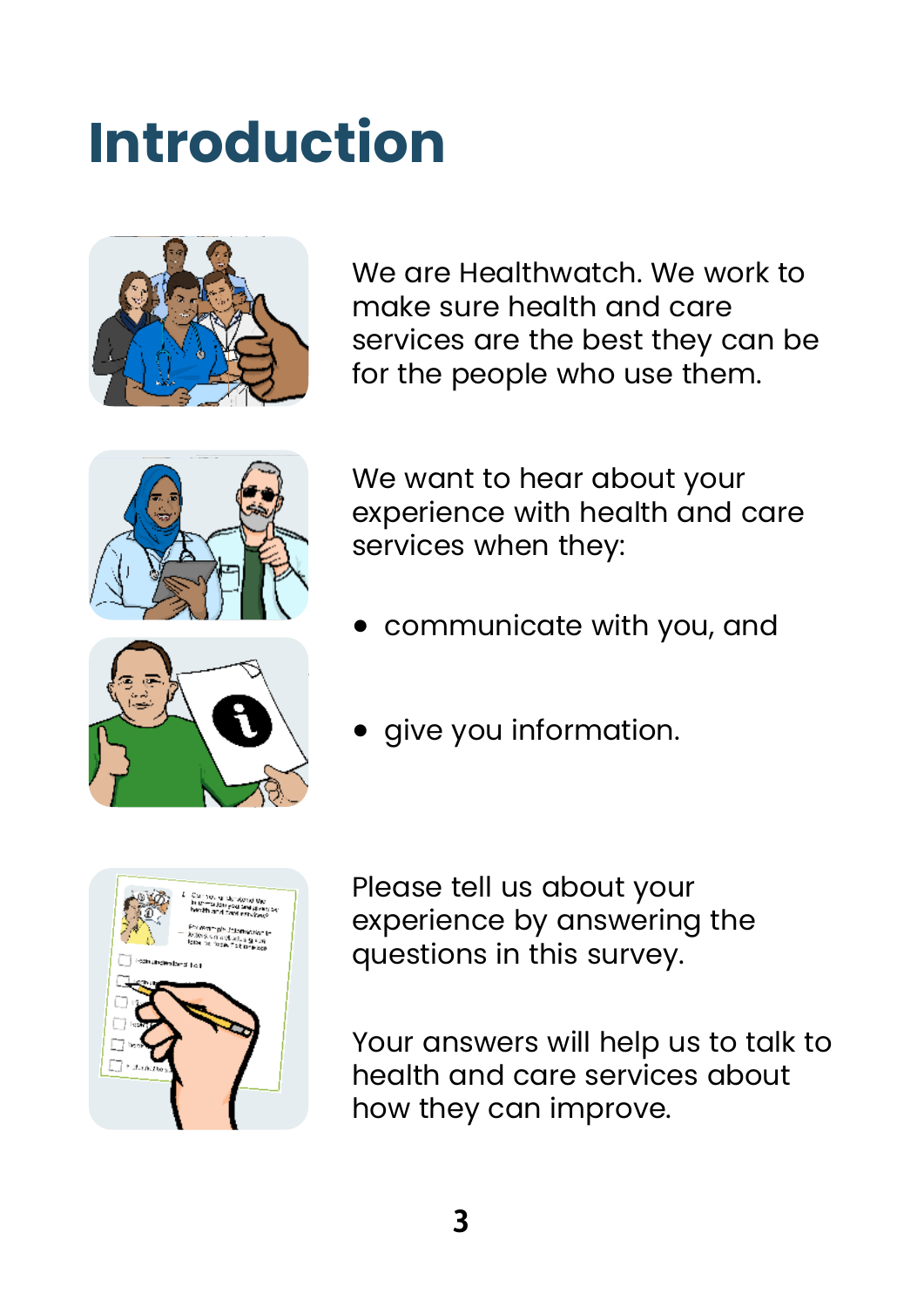#### **Accessible Information Standard**



This survey is part of our campaign to make people aware of the **Accessible Information Standard**.





The **Accessible Information Standard** is a law that says all health and care services have to:

- communicate in different ways for people with different needs.
- provide information that is clear and easy for people to understand.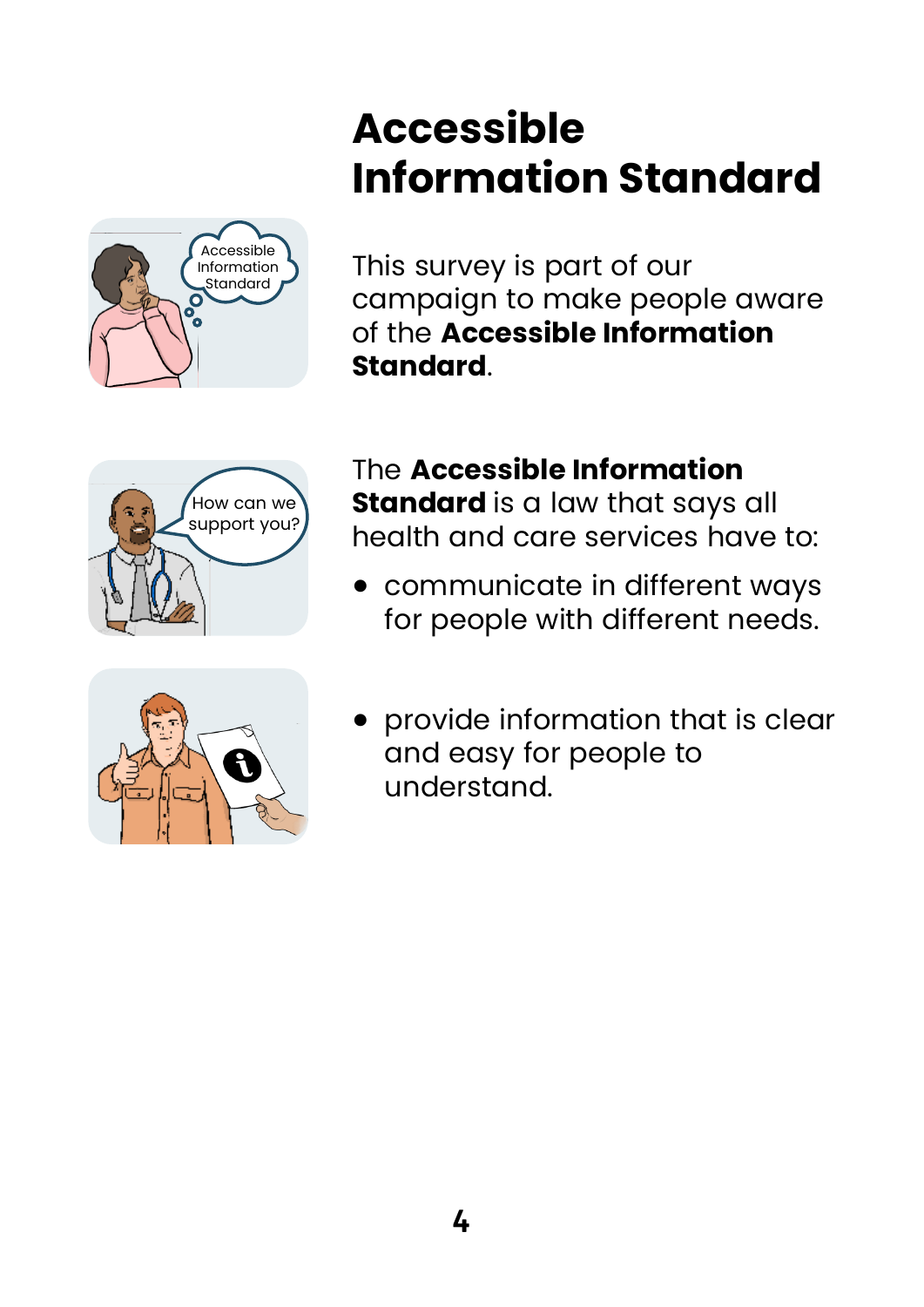## <span id="page-4-0"></span>**Survey questions**



1. Can you understand the information you are given by health and care services?

For example, information in letters, on websites, given face-to-face. Tick one box

I can understand it all

I can understand some of it

I find it difficult to understand most of it

I don't understand any of it



I don't know

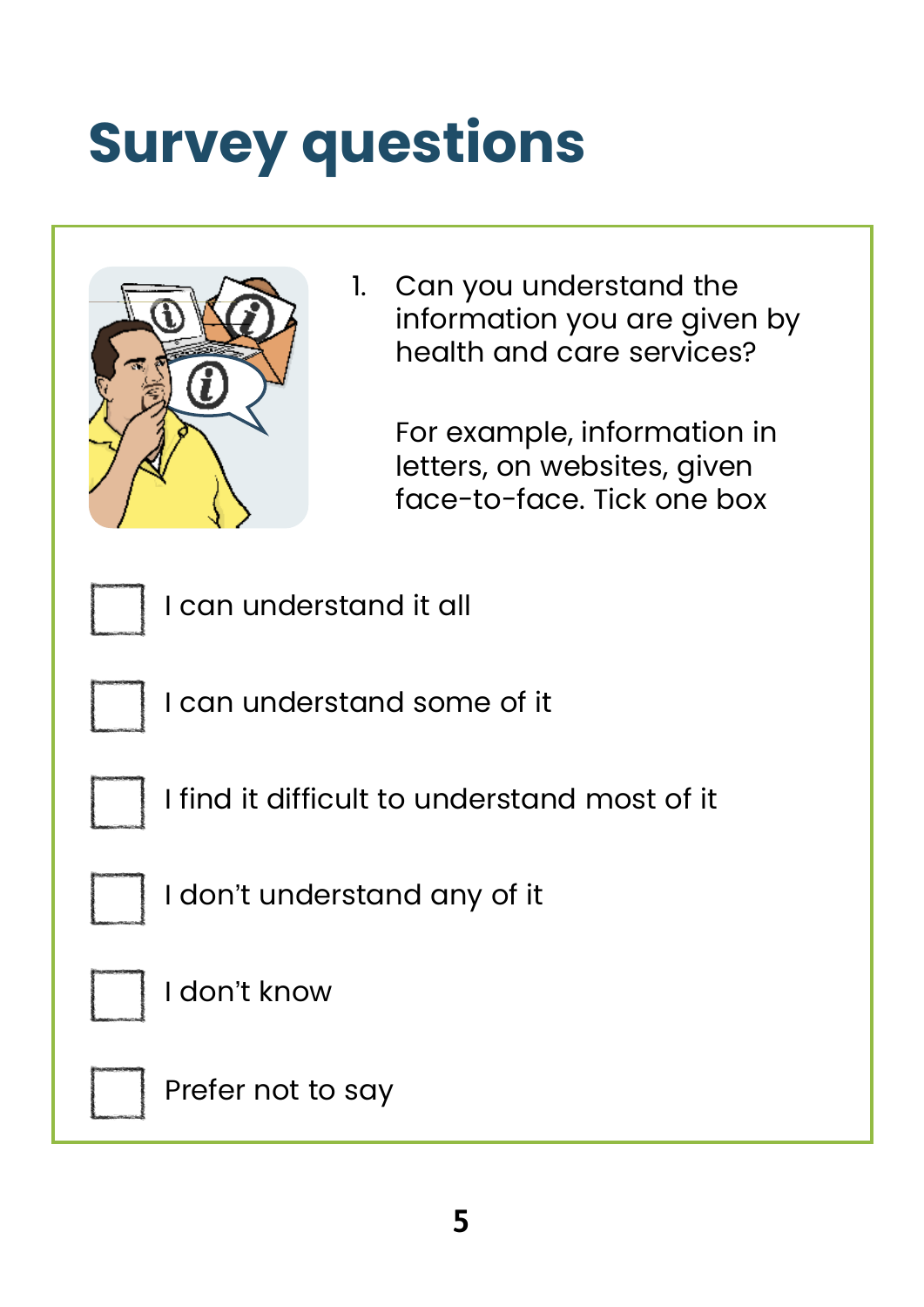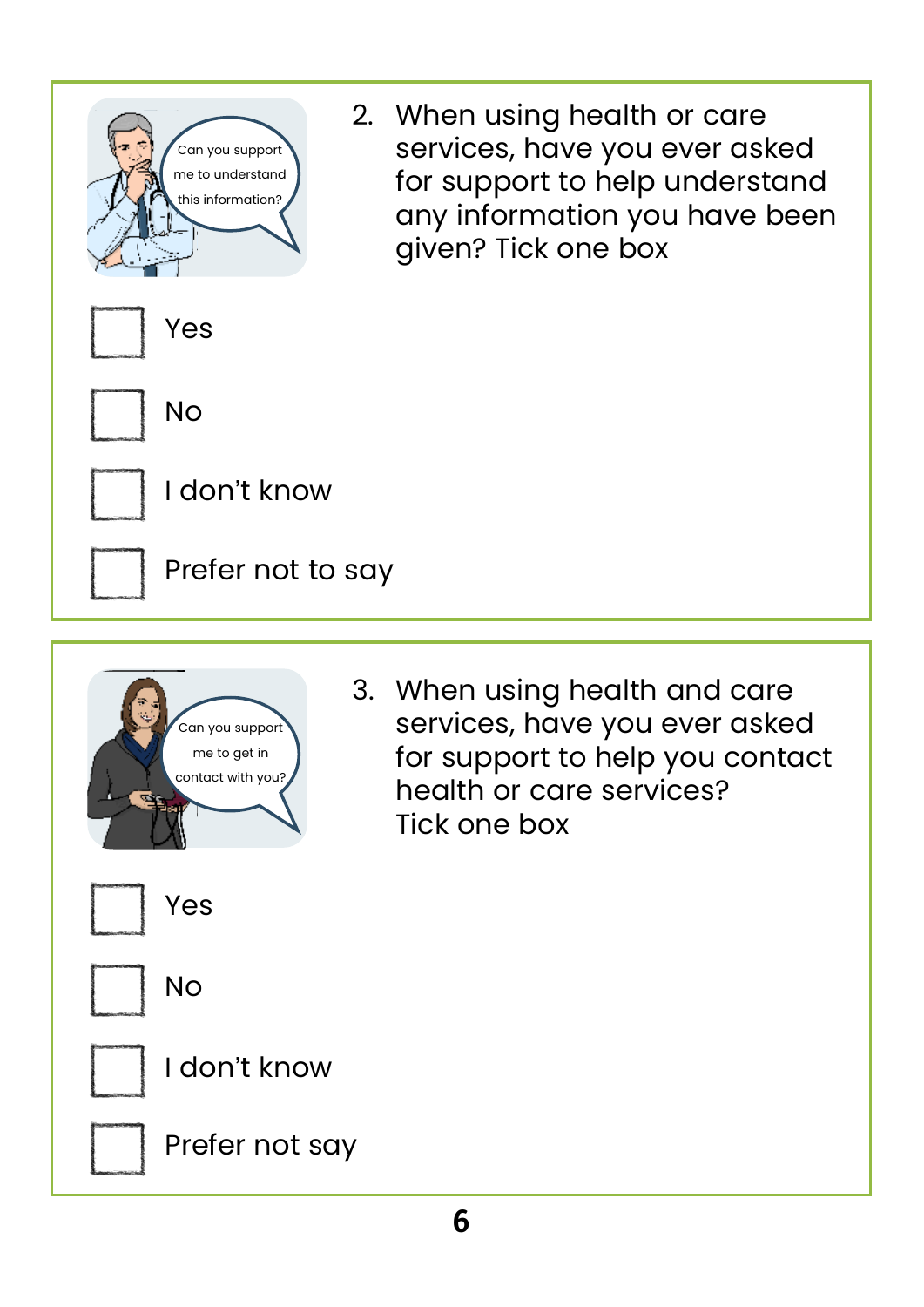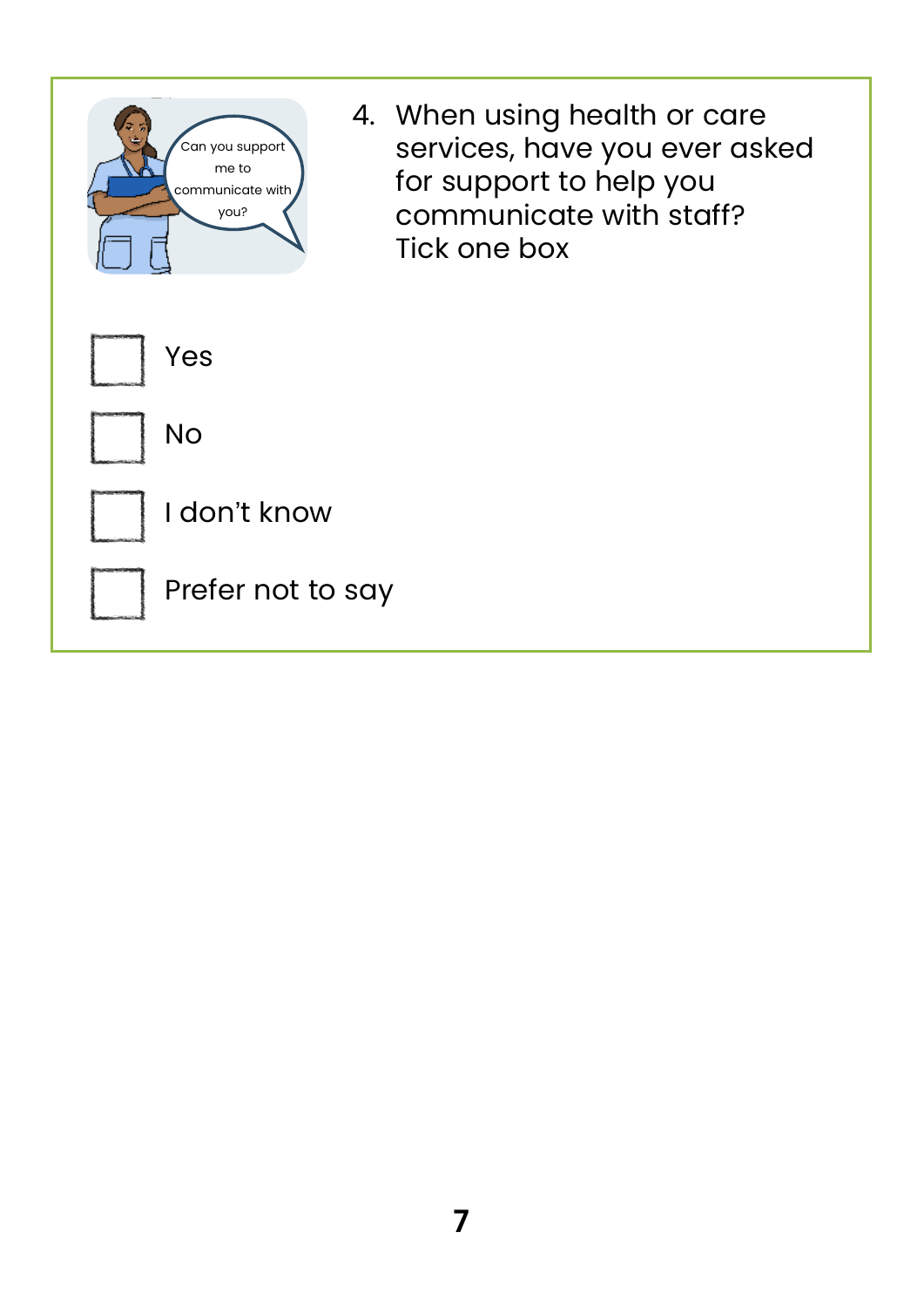| 5. How do you find getting<br>support from health and care<br>services to understand<br>information, contact them and<br>communicate with staff?<br>Tick one box |
|------------------------------------------------------------------------------------------------------------------------------------------------------------------|
| I don't need any support so I have never asked                                                                                                                   |
| I always get the support I need                                                                                                                                  |
| I sometimes get the support I need                                                                                                                               |
| I don't really get the support I need                                                                                                                            |
| I didn't know I could get support so<br>have never asked                                                                                                         |
| I don't know                                                                                                                                                     |
| Prefer not to say                                                                                                                                                |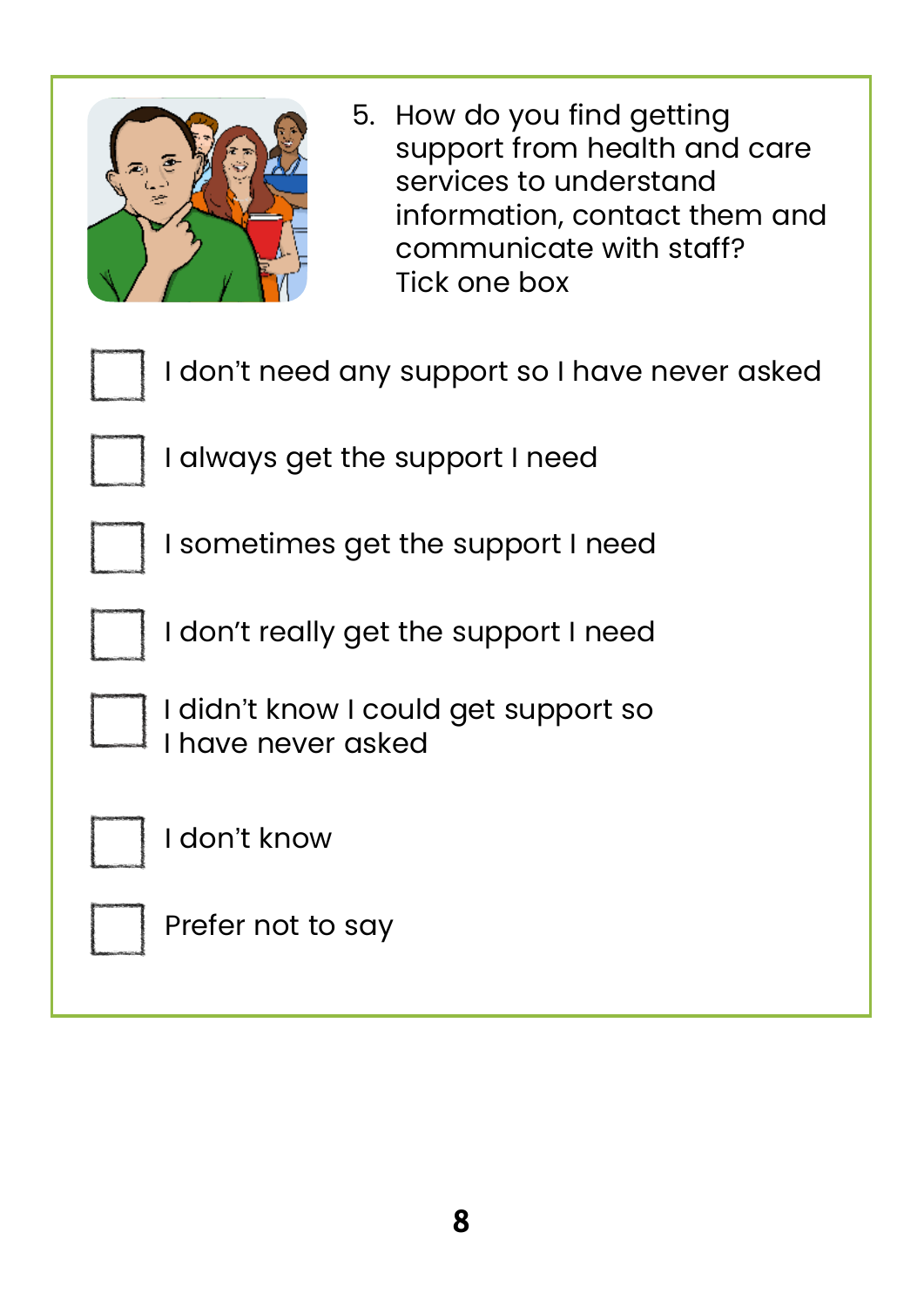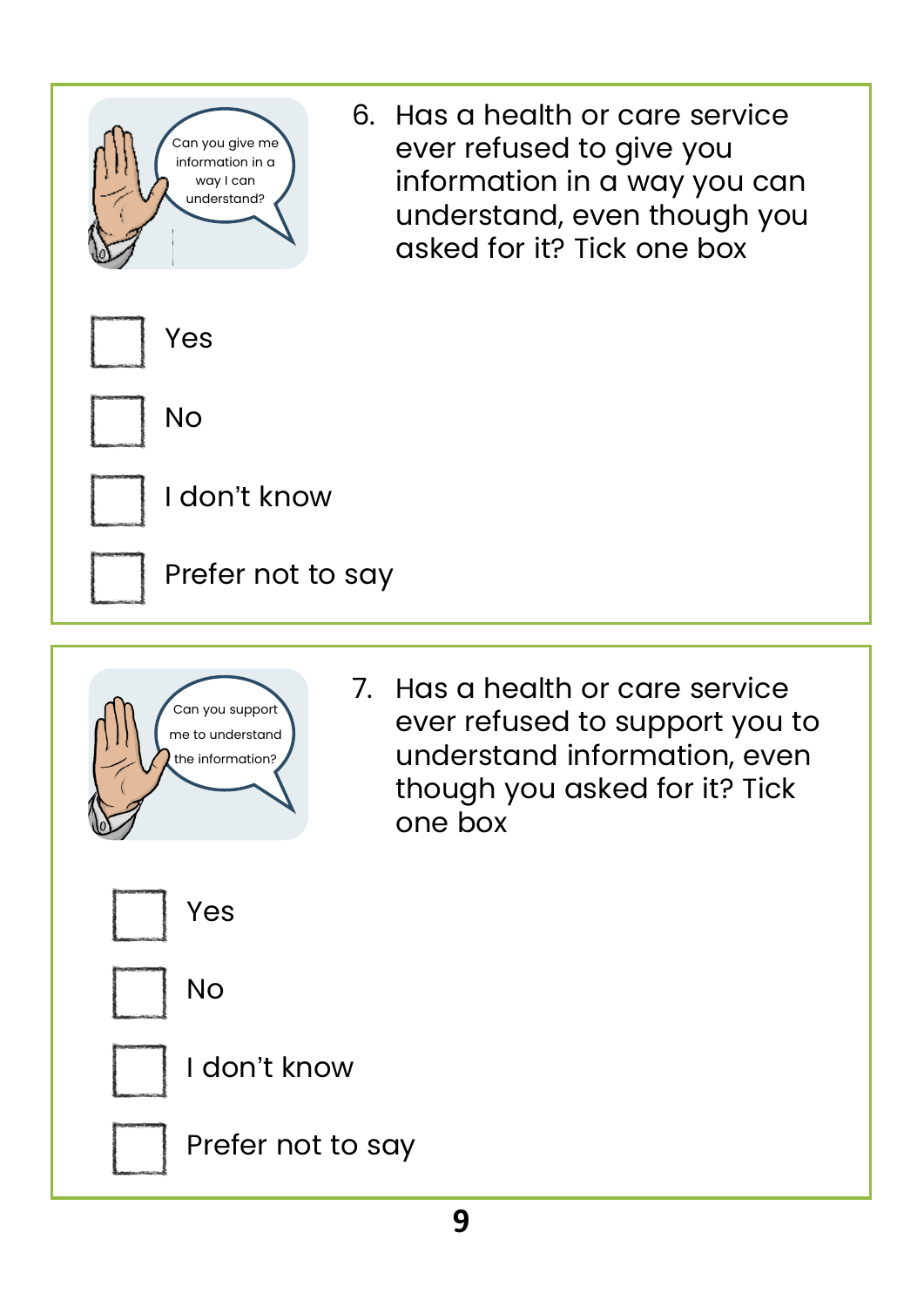

8. What happened because of not being given information in a way that you could understand? Tick all that apply

I missed my appointment

I couldn't contact the service that I needed

I couldn't understand how to take my medication

I took the wrong dose of my medication

I got the wrong medication

I couldn't understand and communicate with staff

I missed out on important information about my health

I didn't know what I needed to do to keep myself safe from Covid-19

It affected my mental health and wellbeing



It didn't affect me in any way



Other - please say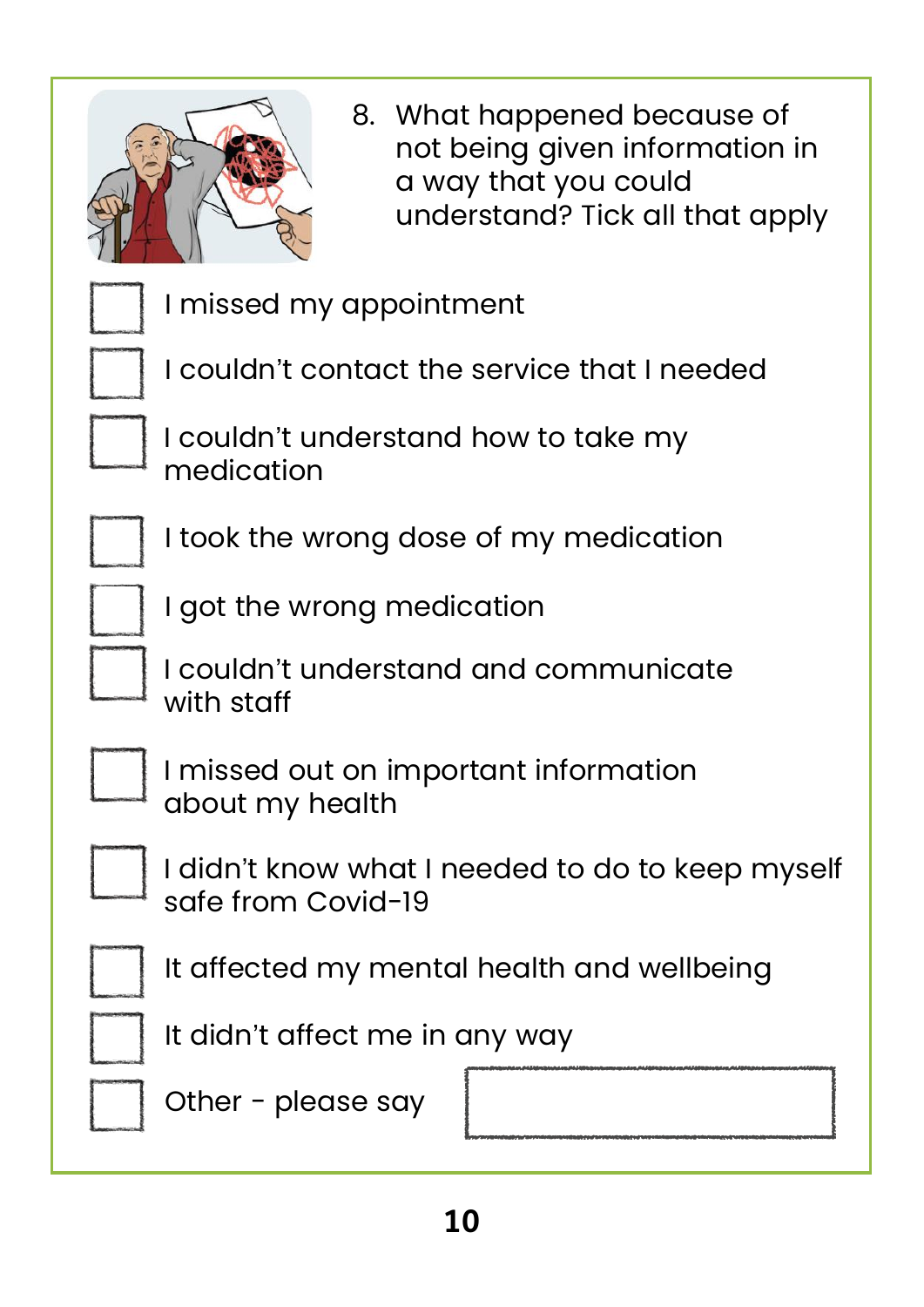

9. Have you found it difficult to use any of these services because of communication problems? Tick all that apply

GP services - this is your local doctor

Dentist

A&E - this is the accident and emergency department at hospital

NHS 111

Mental health services

Hospital appointments

Hospital treatment

Covid-19 vaccinations

Social care

Other - please say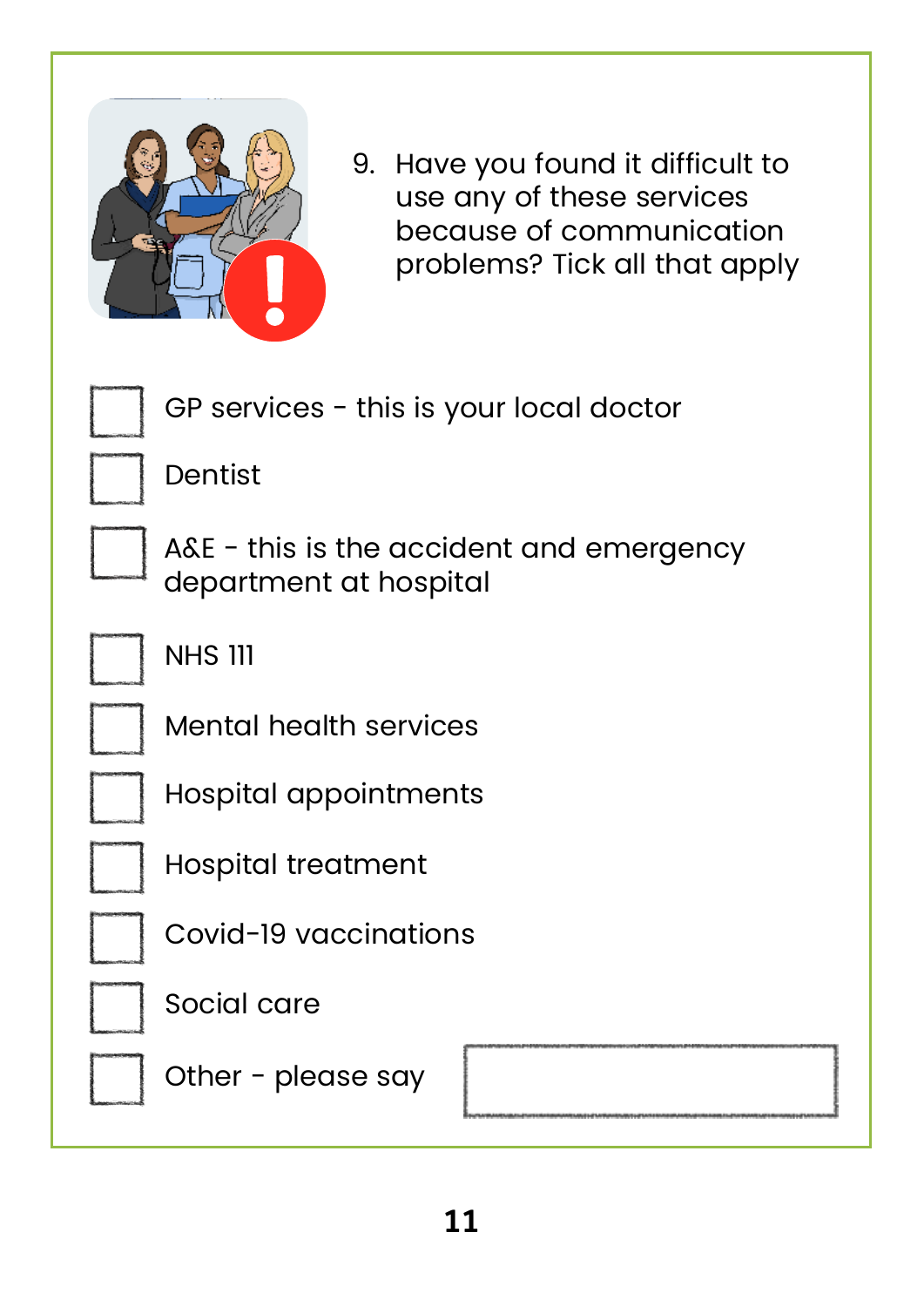| 10. How do you feel about asking<br>How do I feel<br>health or care services to<br>about asking?<br>provide information in a way<br>that you can easily<br>understand? Tick one box |  |  |
|-------------------------------------------------------------------------------------------------------------------------------------------------------------------------------------|--|--|
| I feel very comfortable asking health services to<br>provide information in a way I can understand                                                                                  |  |  |
| I feel quite comfortable asking health services<br>to provide information in a way I can<br>understand                                                                              |  |  |
| I feel a bit uncomfortable asking health<br>services to provide information in a way I can<br>understand                                                                            |  |  |
| I feel very uncomfortable asking health services<br>to provide information in a way I can<br>understand                                                                             |  |  |
| I don't know                                                                                                                                                                        |  |  |
| Prefer not to say                                                                                                                                                                   |  |  |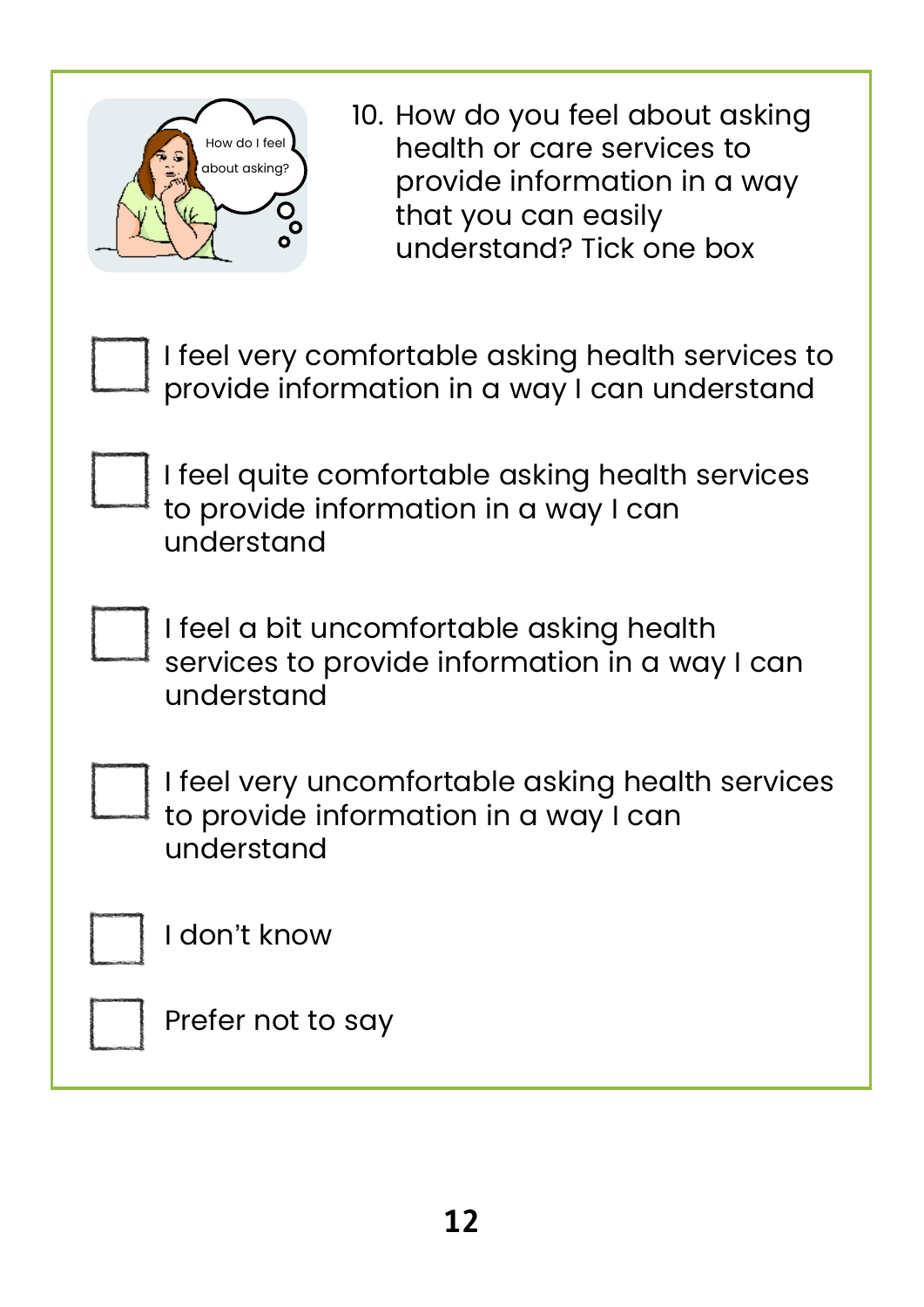| 11. What stops you from asking<br>services to provide information<br>I can't ask<br>or communicate with you in a<br>way that you can easily<br>Ó<br>understand? Tick all that apply |  |  |
|-------------------------------------------------------------------------------------------------------------------------------------------------------------------------------------|--|--|
| The attitude of staff                                                                                                                                                               |  |  |
| How confident I feel                                                                                                                                                                |  |  |
| My ability to communicate with staff                                                                                                                                                |  |  |
| The amount of support I get from my friends<br>and family                                                                                                                           |  |  |
| Whether I can get information in a way that<br>suits my needs                                                                                                                       |  |  |
| I have had a bad experience before                                                                                                                                                  |  |  |
| Other reasons - please say                                                                                                                                                          |  |  |
|                                                                                                                                                                                     |  |  |
| None of the above                                                                                                                                                                   |  |  |
| I don't know                                                                                                                                                                        |  |  |
| Prefer not to say                                                                                                                                                                   |  |  |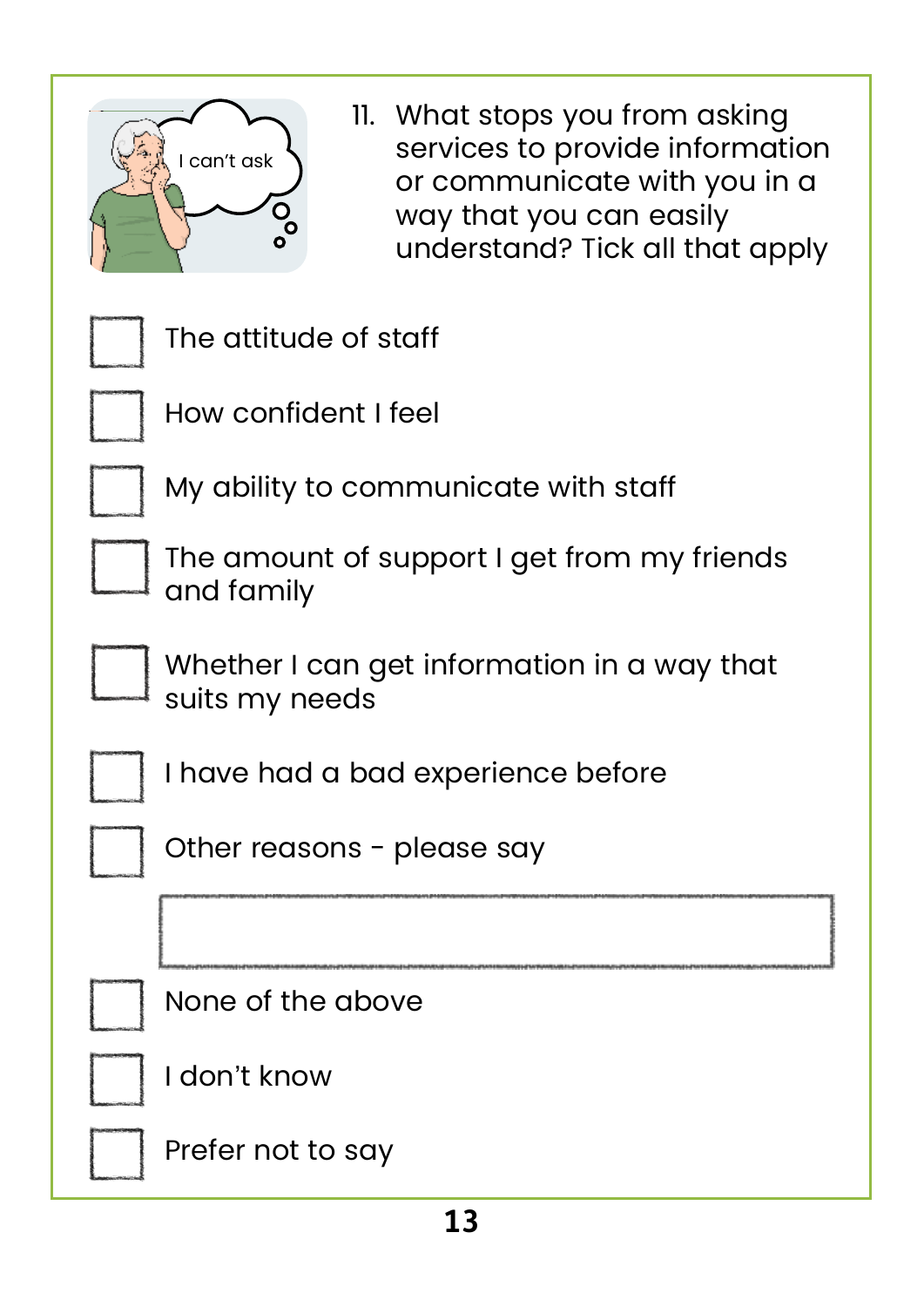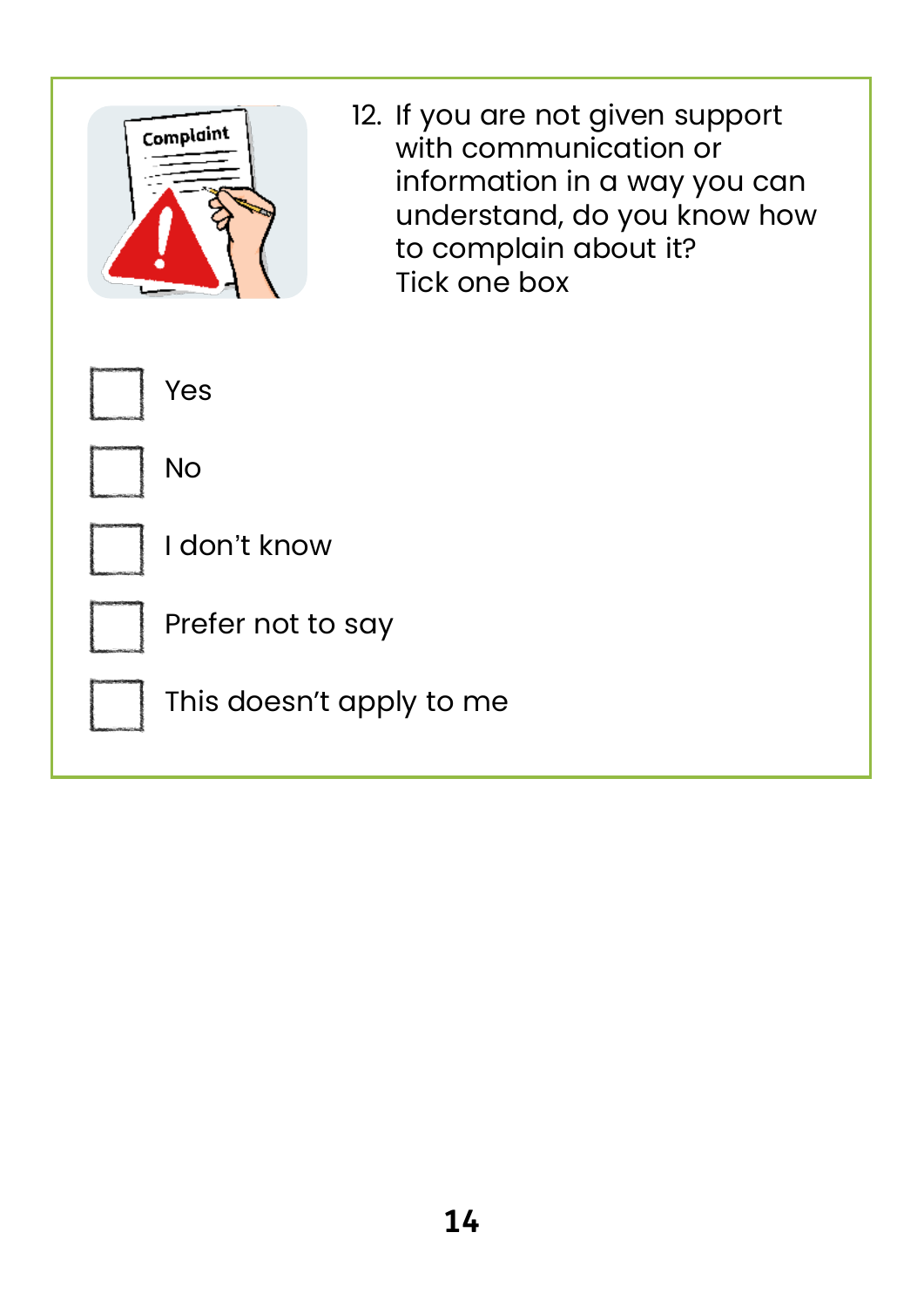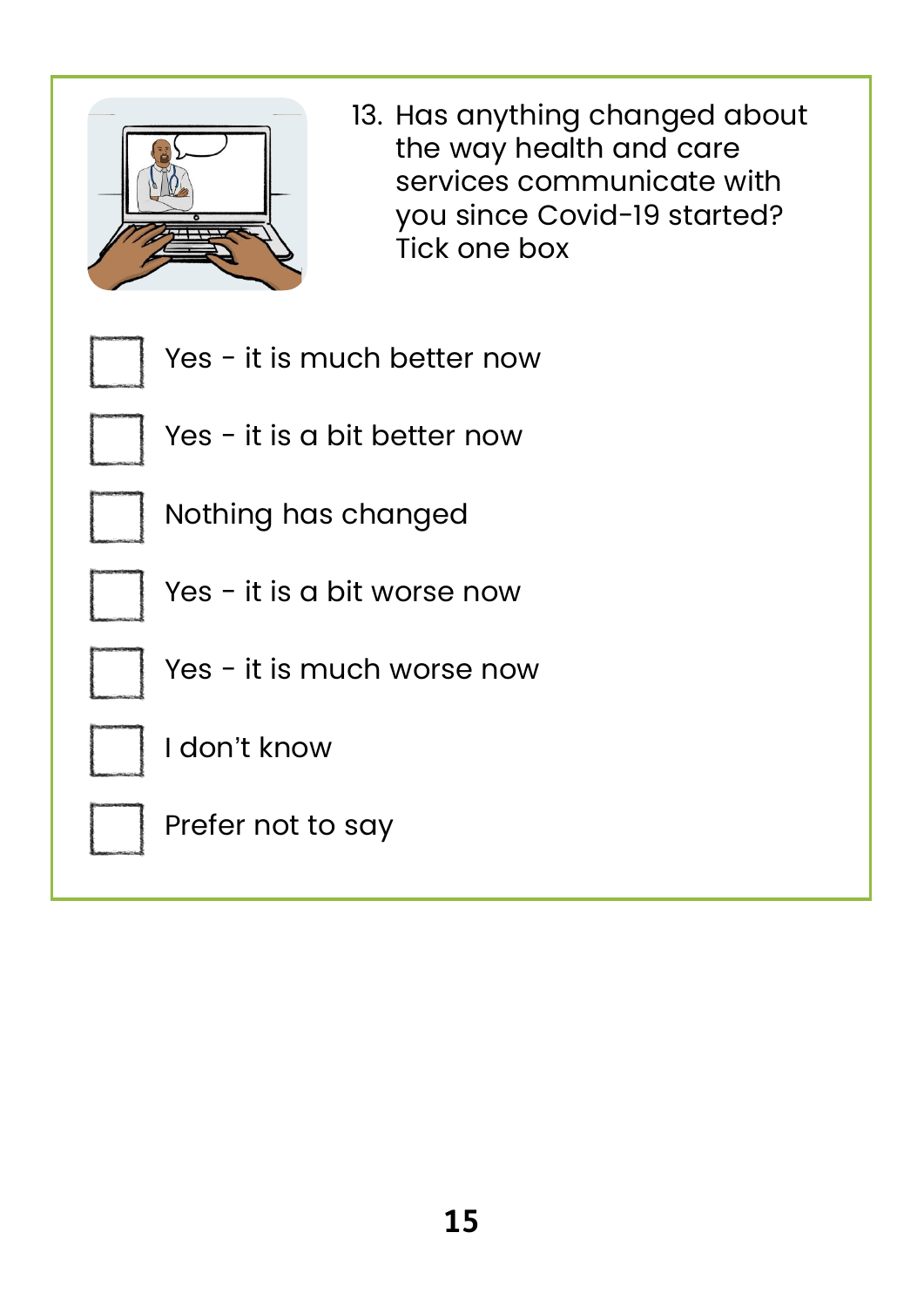### <span id="page-15-0"></span>**About you**



These questions ask for some information about you.

We want to make sure we are hearing from people from different backgrounds, and understand different experiences.

You don't have to answer these questions if you don't want to.



14. How would you describe your ability to speak, understand and read English? Tick one box



I can speak, understand and read English well

I can speak, understand and read some English

I can't speak, understand or read English at all



I don't know



I prefer not to say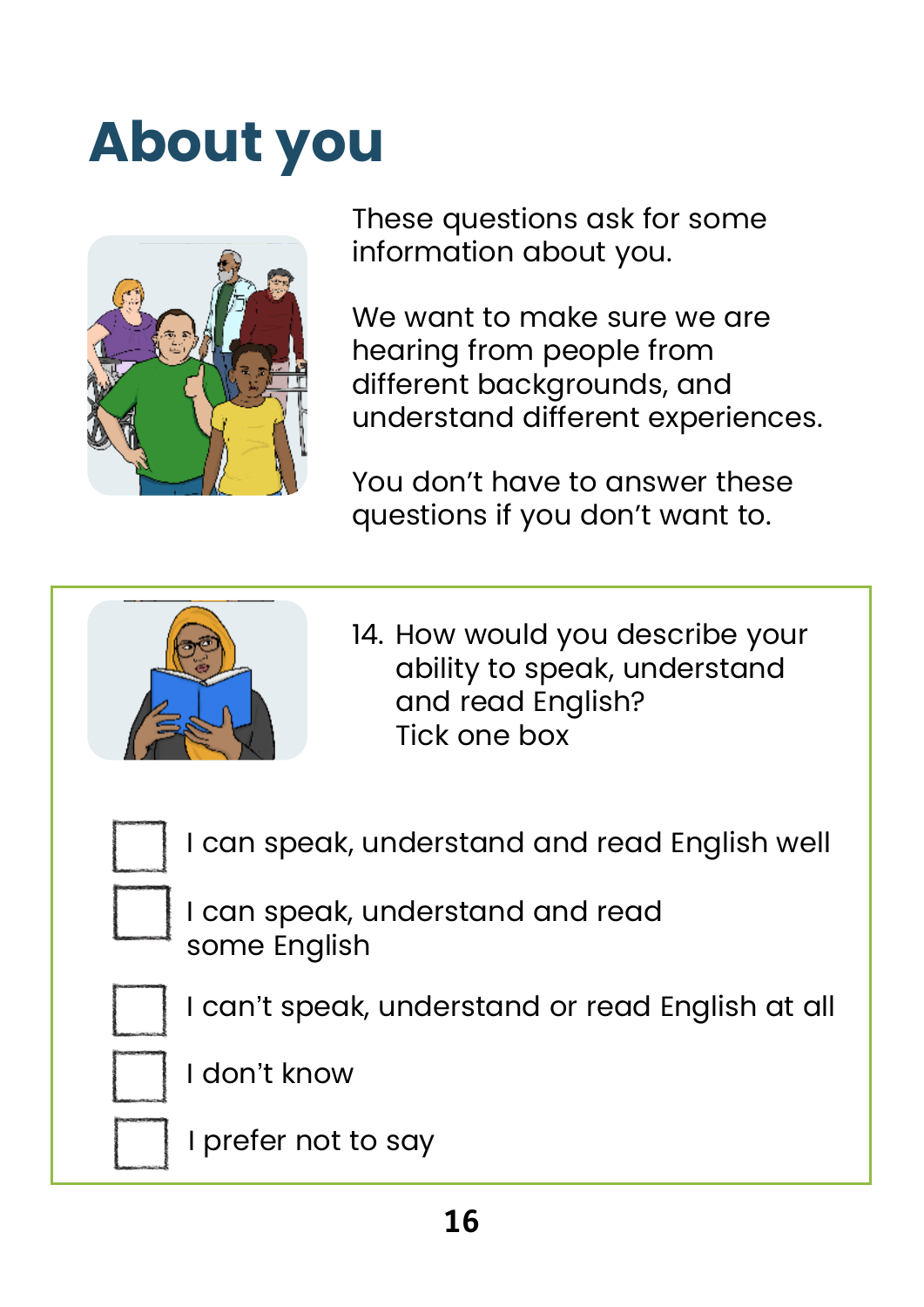| 15. Do you have any of the<br>following conditions? Tick all<br>that apply                                   |  |  |
|--------------------------------------------------------------------------------------------------------------|--|--|
| I have sight loss                                                                                            |  |  |
| I have hearing loss                                                                                          |  |  |
| I have a mental health condition which affects<br>my ability to communicate or understand<br>information     |  |  |
| I have a learning disability that affects my<br>ability to communicate or understand<br>information          |  |  |
| I have another condition that affects my ability<br>to communicate or understand information -<br>please say |  |  |
|                                                                                                              |  |  |
| <b>None</b>                                                                                                  |  |  |
| I don't know                                                                                                 |  |  |
| Prefer not to say                                                                                            |  |  |
|                                                                                                              |  |  |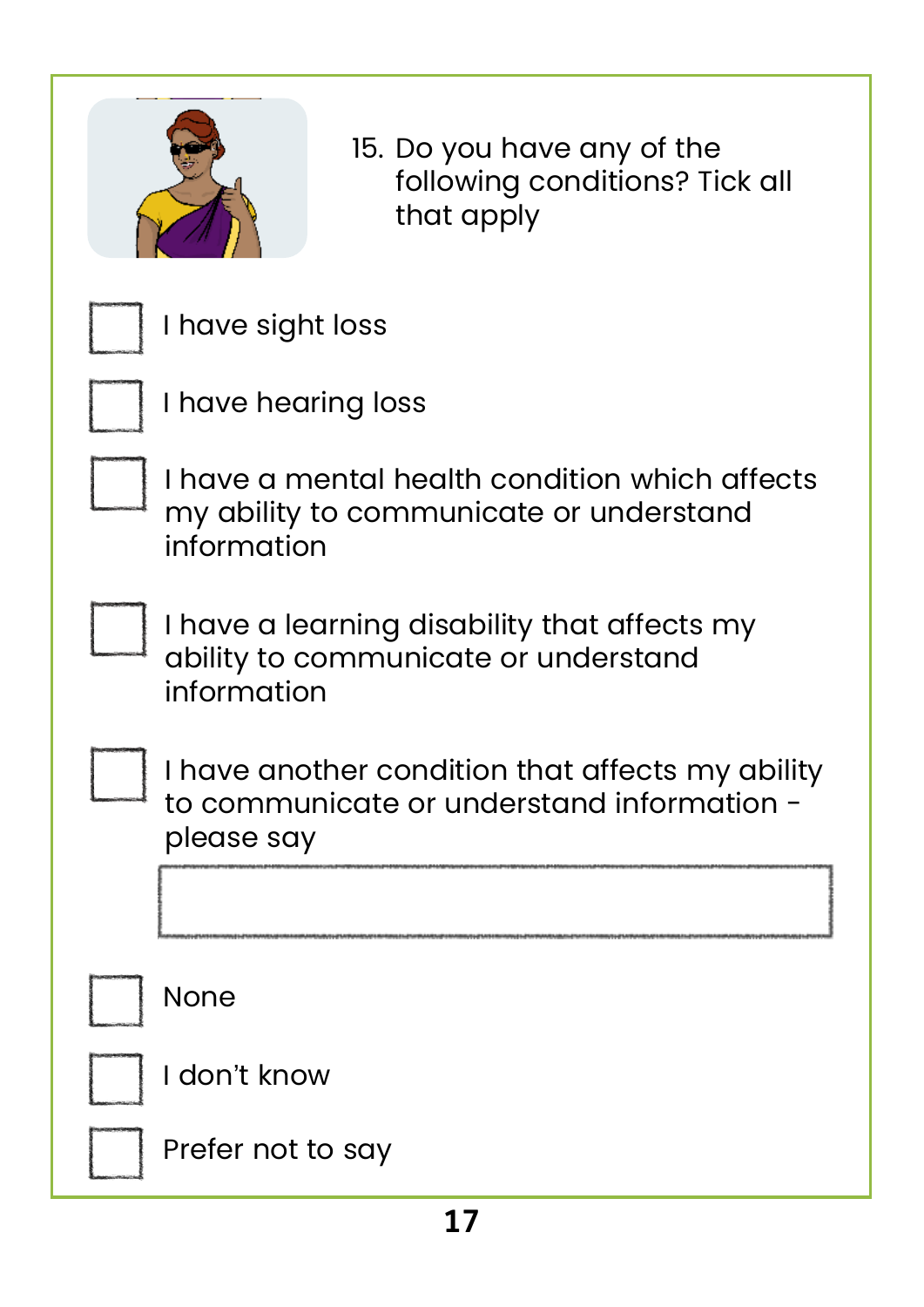

16. How old are you? Tick one box

16 to 17 years

18 to 24 years

25 to 49 years

50 to 64 years

65 to 79 years



80+ years



Prefer not to say

Not known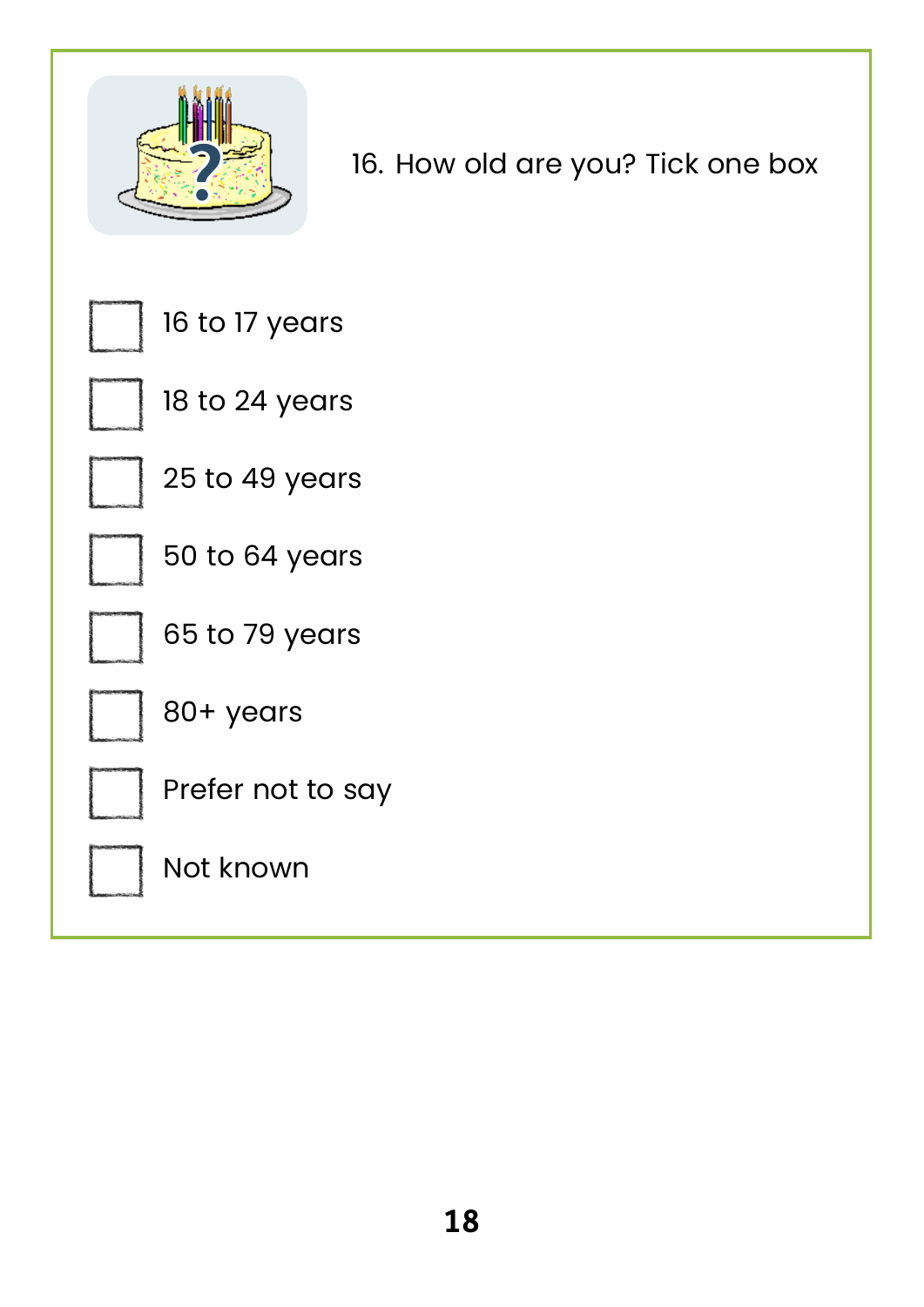

17. How do you describe your gender? Tick one box

Woman

Man

Non-binary - you don't feel yourself to be either male or female

Intersex - you have male and female parts of your body

I prefer to use my own word - please say

|  |  | <b>Not known</b> |
|--|--|------------------|
|--|--|------------------|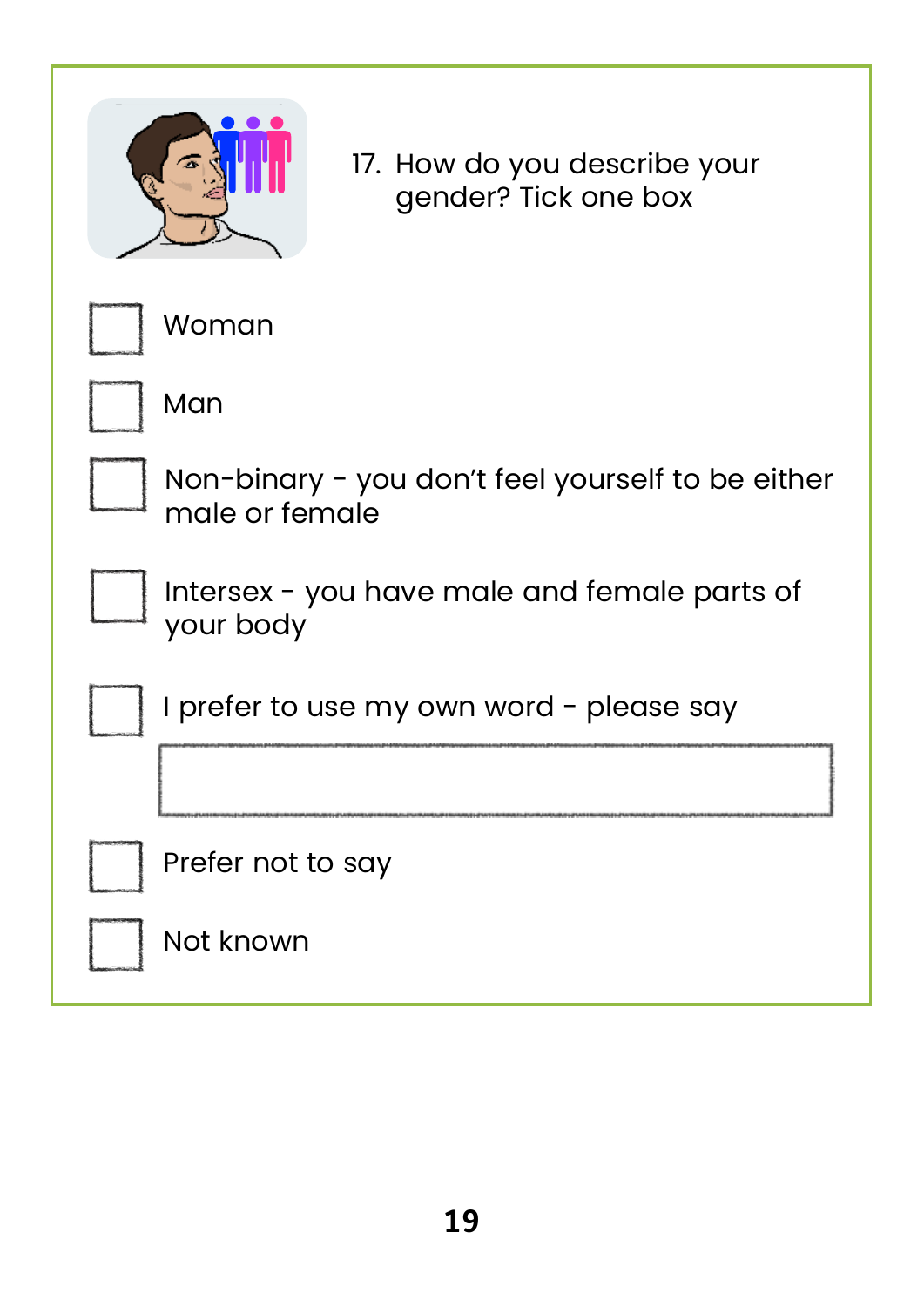

18. How would you describe your ethnicity? Tick one box

Arab



Asian / Asian British: Bangladeshi

Asian / Asian British: Chinese

Asian / Asian British: Indian

Asian / Asian British: Pakistani

Asian / Asian British: Any other Asian / Asian British background



Black / Black British: African



Black / Black British: Caribbean



Black / Black British: Any other Black / Black British background



Mixed / Multiple ethnic groups: Asian and White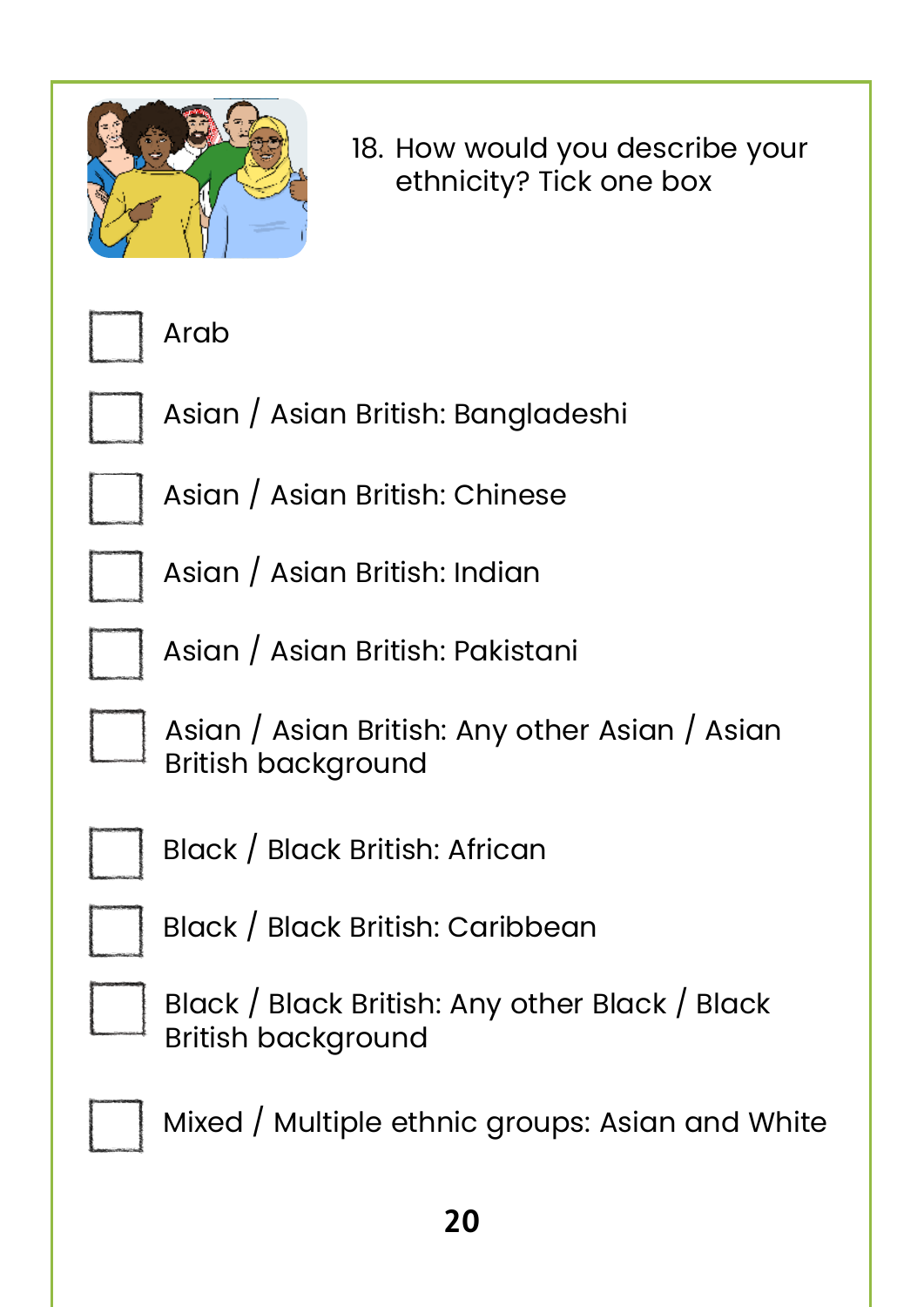

Mixed / Multiple ethnic groups: Black African and White



Mixed / Multiple ethnic groups: Black Caribbean and White

Mixed / Multiple ethnic groups: Any other Mixed / Multiple ethnic groups background

White: British / English / Northern Irish / Scottish / Welsh



White: Irish

White: Gypsy, Traveller or Irish Traveller

White: Roma

White: Any other White background

Any other ethnic group



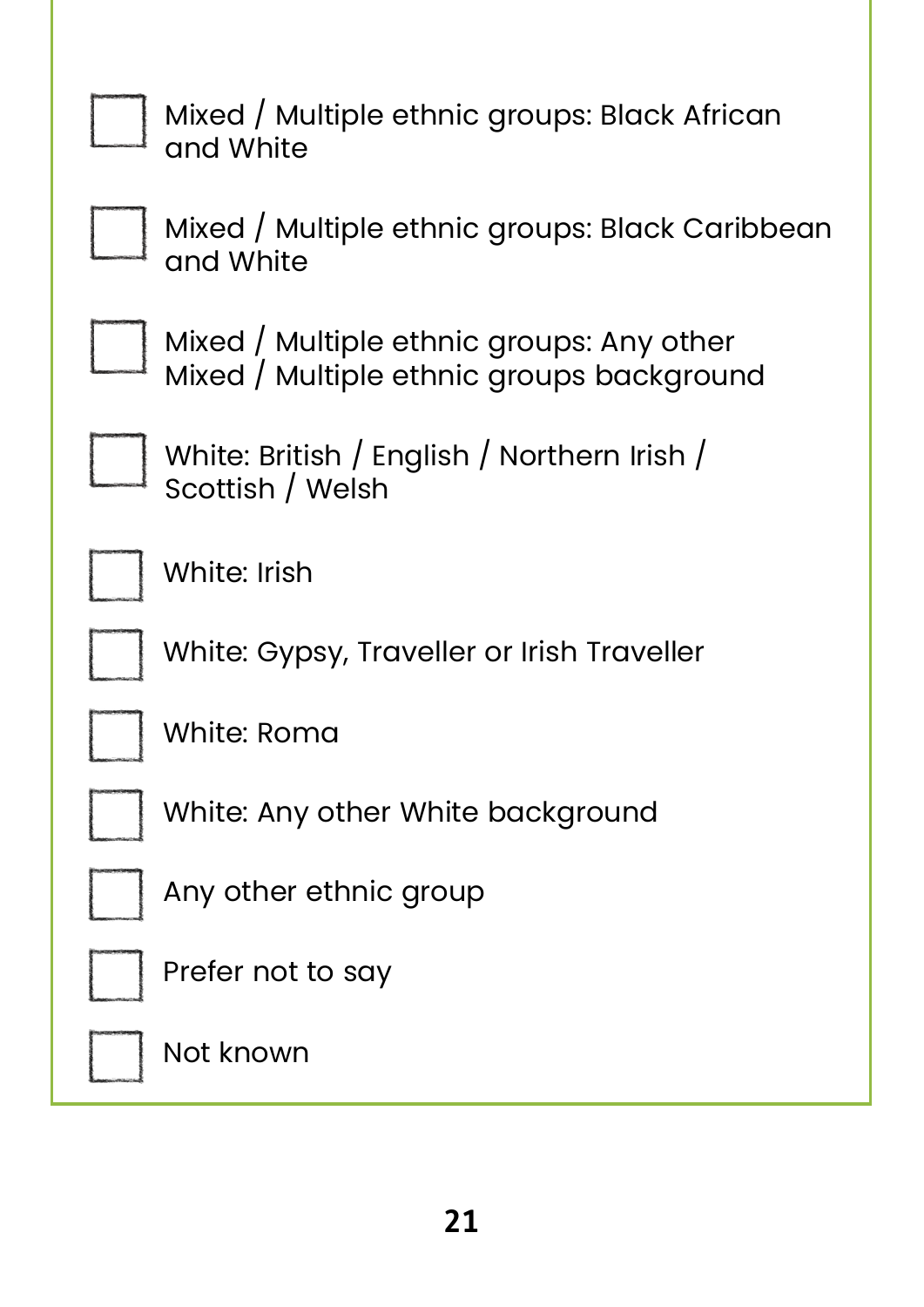

19. Which of the following best describes your financial status - this means how much money you have to live on? Tick one box

I have more than enough for the basic things I need to live, and a lot more to spend on extra things I want

I have more than enough for the basic things I need to live, and a bit more to spend on extra things I want

I have just enough for the basic things I need to live

I don't have enough for the basic things I need to live



I don't know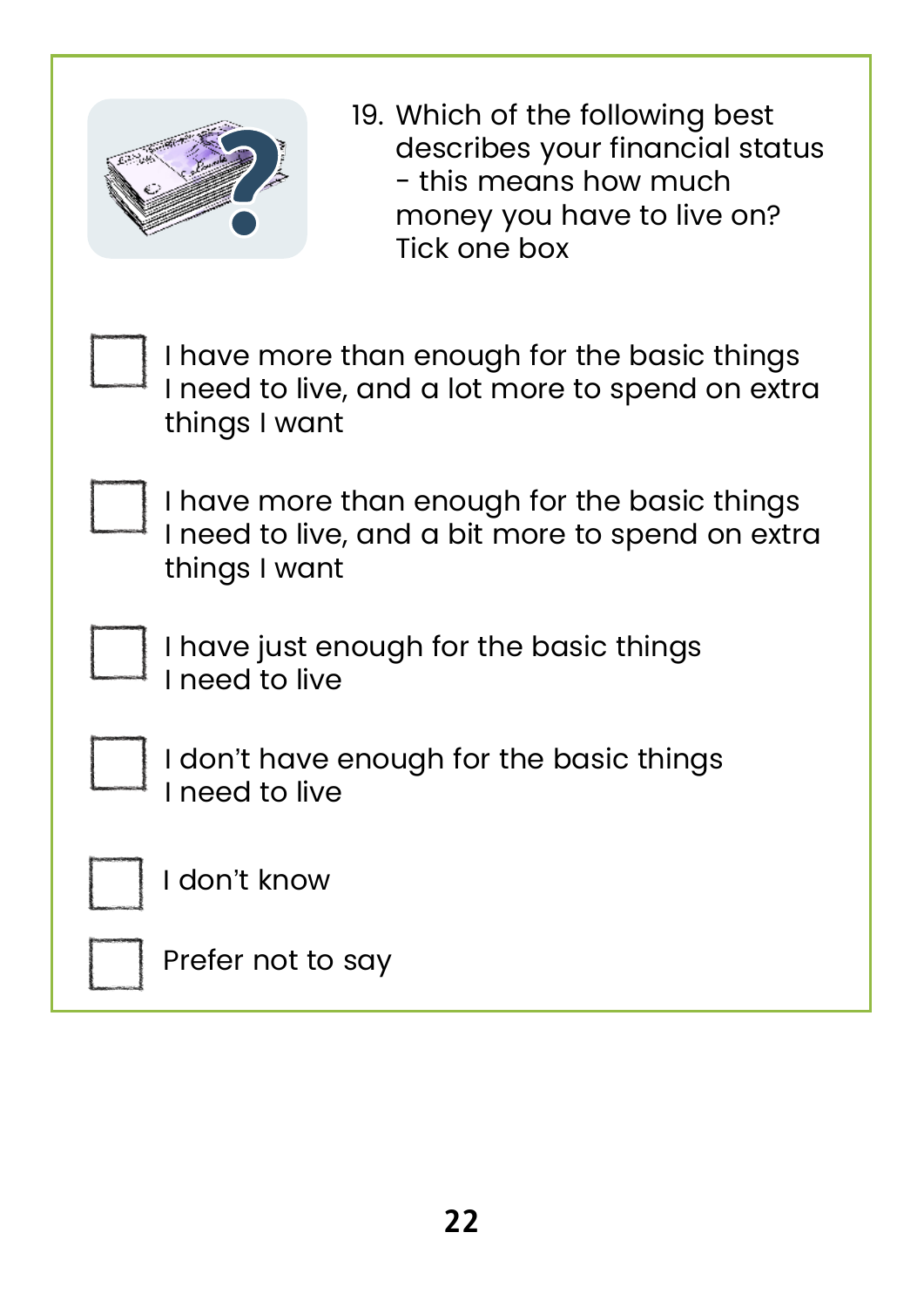|                | 20. Which area of the country do<br>you live in?                                                                                                                                                                                                   |
|----------------|----------------------------------------------------------------------------------------------------------------------------------------------------------------------------------------------------------------------------------------------------|
| Yes<br>No      | 21. To help us make sure more<br>health and care services follow<br>the Accessible Information<br>Standard, we want to share<br>people's experiences.<br>Would you be happy to tell us<br>your story so that we can<br>share it with other people? |
|                | 22. If you said 'Yes' to sharing your<br>story, please tell us your:                                                                                                                                                                               |
| Name:          |                                                                                                                                                                                                                                                    |
| Email address: |                                                                                                                                                                                                                                                    |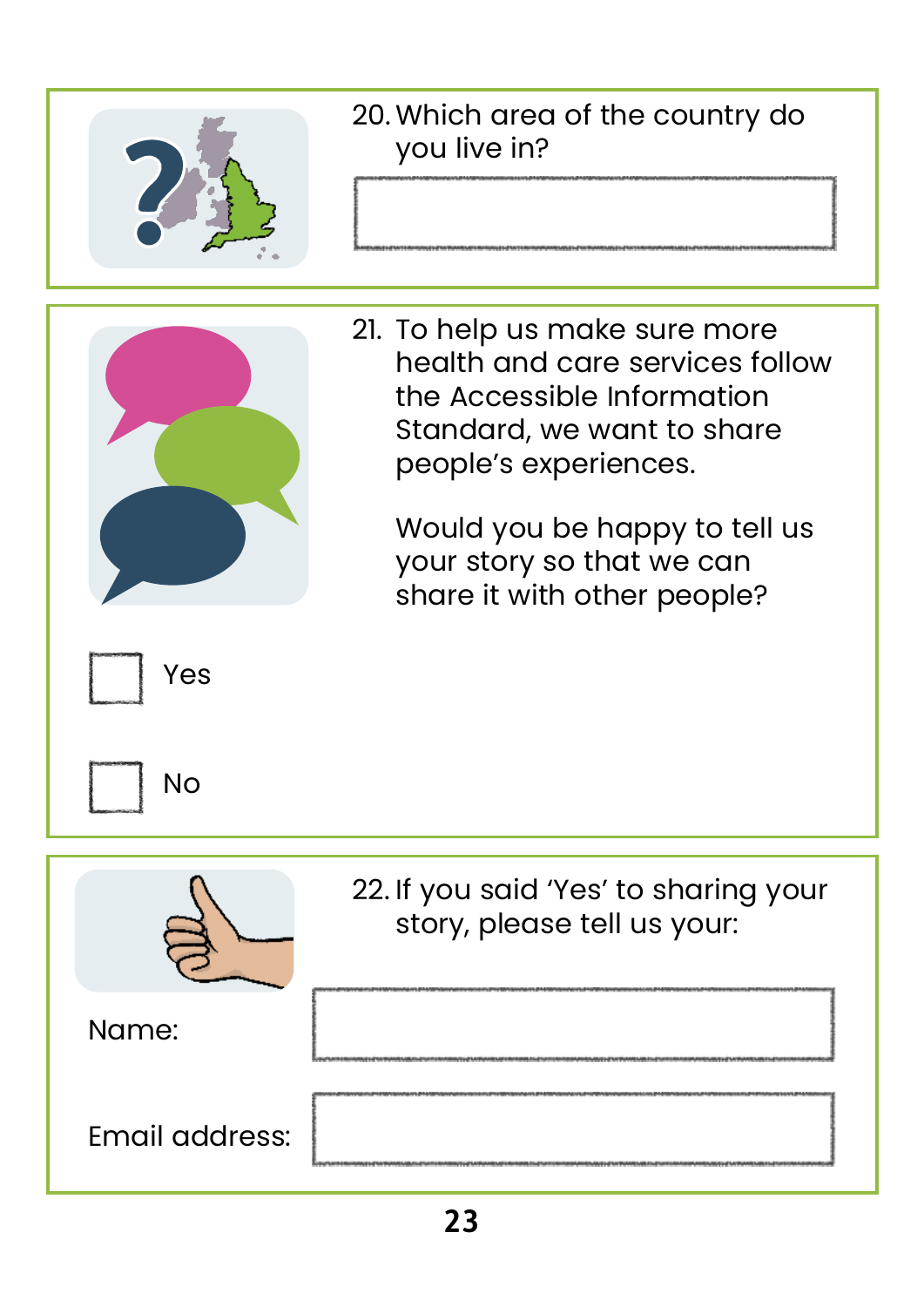





#### **Personal information**

We will keep your name and email address safe and private.

We follow the law about keeping all personal information safe and private. You can read our Privacy Policy here:

<www.healthwatch.co.uk/privacy>

Please tick this box to say that you understand that we will keep your information safe:

I understand